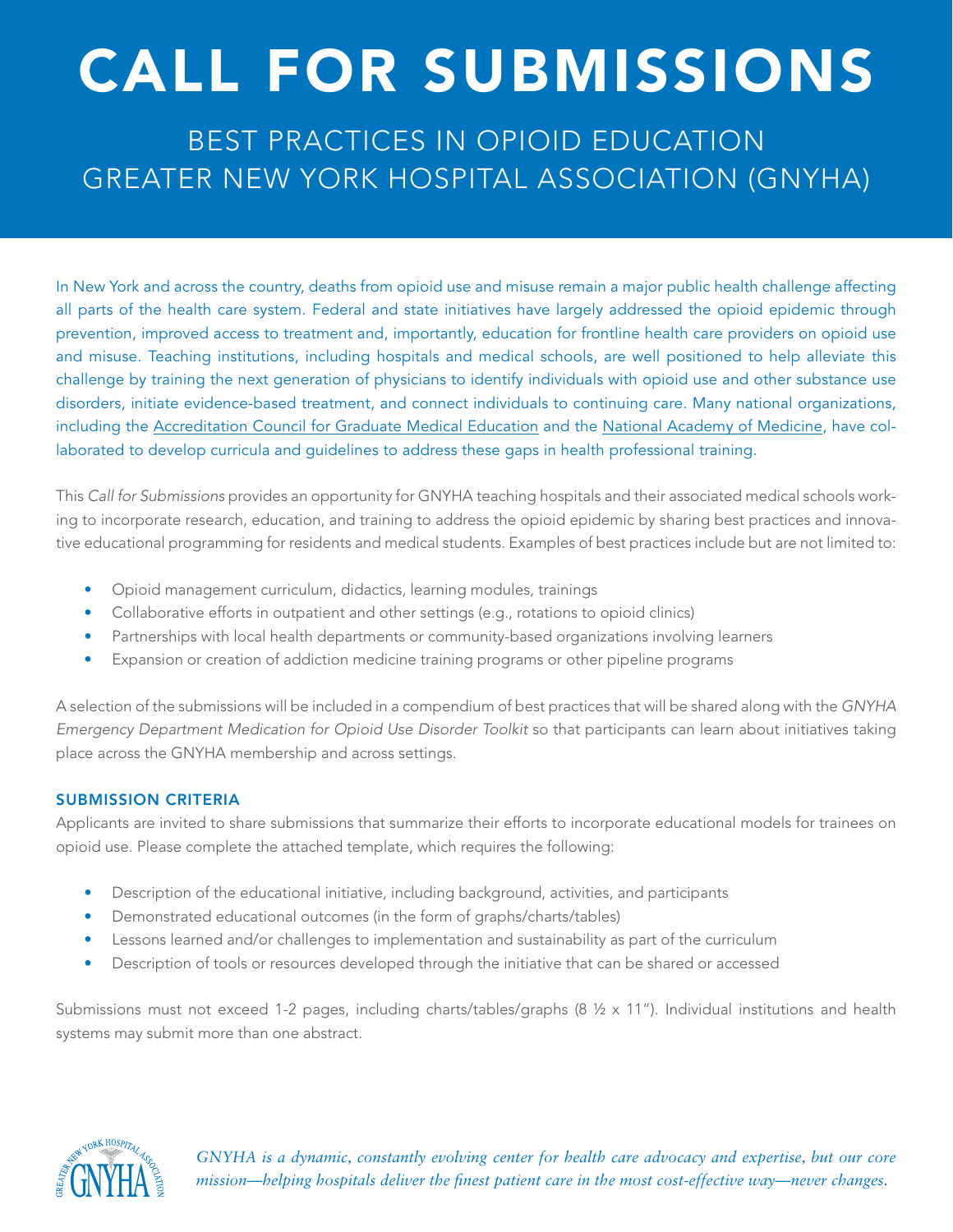## SUBMISSION INSTRUCTIONS

Please e-mail the completed template to GNYHA's Amy Liu [\(aliu@gnyha.org\)](mailto:aliu@gnyha.org). Please indicate the submission title and primary author in the e-mail's subject line. Only electronic submissions will be accepted. Completed submissions must be received by January 3, 2022.

GNYHA will notify individuals whose submissions were selected for inclusion in the compendium on or before January 17, 2022. While submissions may be edited for length, the content will not be modified.

If you have any questions, please contact Anu Ashok at (212) 554-7223 or [aashok@gnyha.org.](mailto:aashok@gnyha.org)